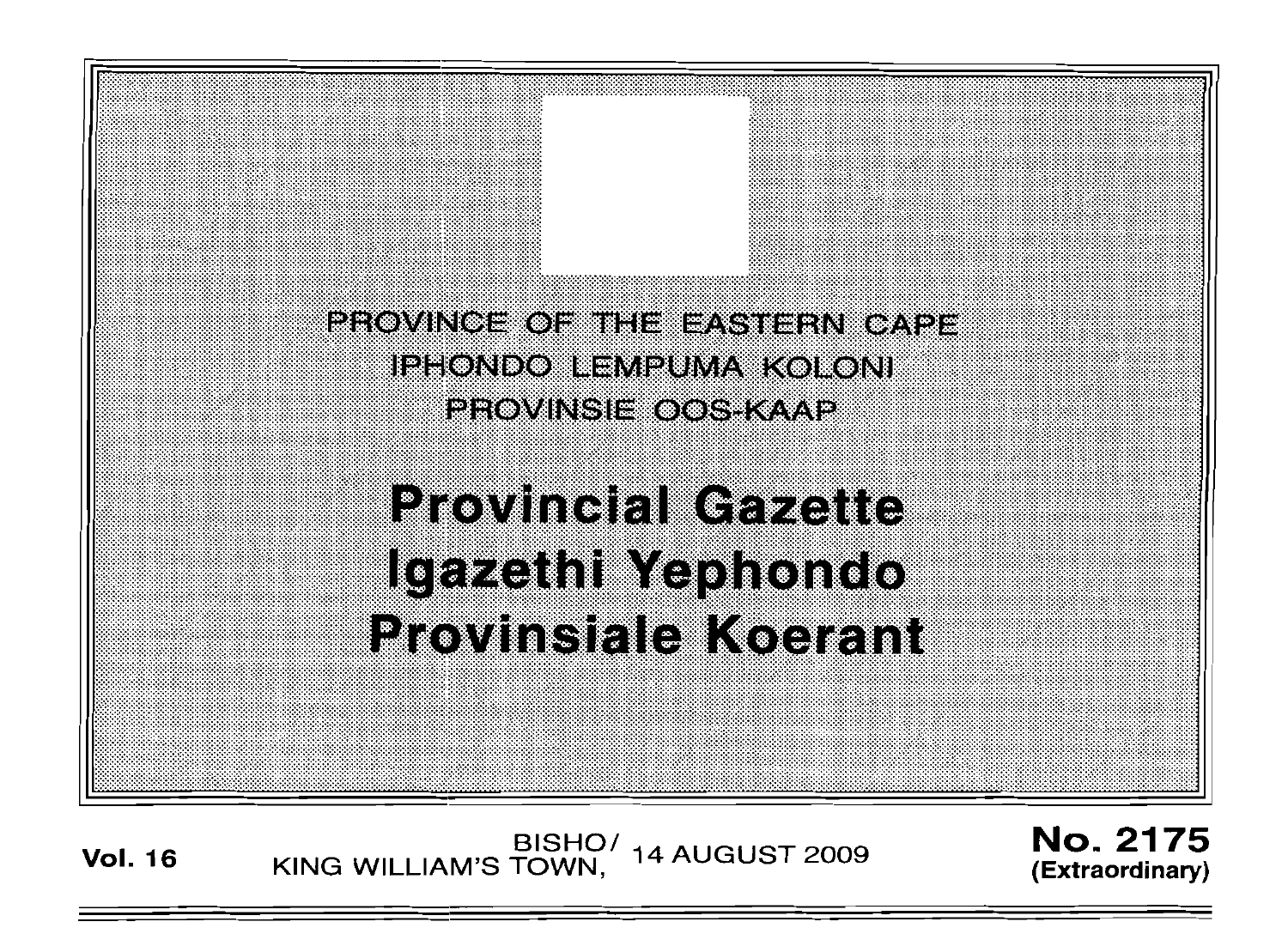# **CONTENTS • INHOUD**

Page Gazette No. No.

# **GENERAL NOTICE**

| 277 Preferential Procurement Policy Framework Act (5/2000): Draft Preferential Procurement Regulations, 2009: For |      |
|-------------------------------------------------------------------------------------------------------------------|------|
|                                                                                                                   | 2175 |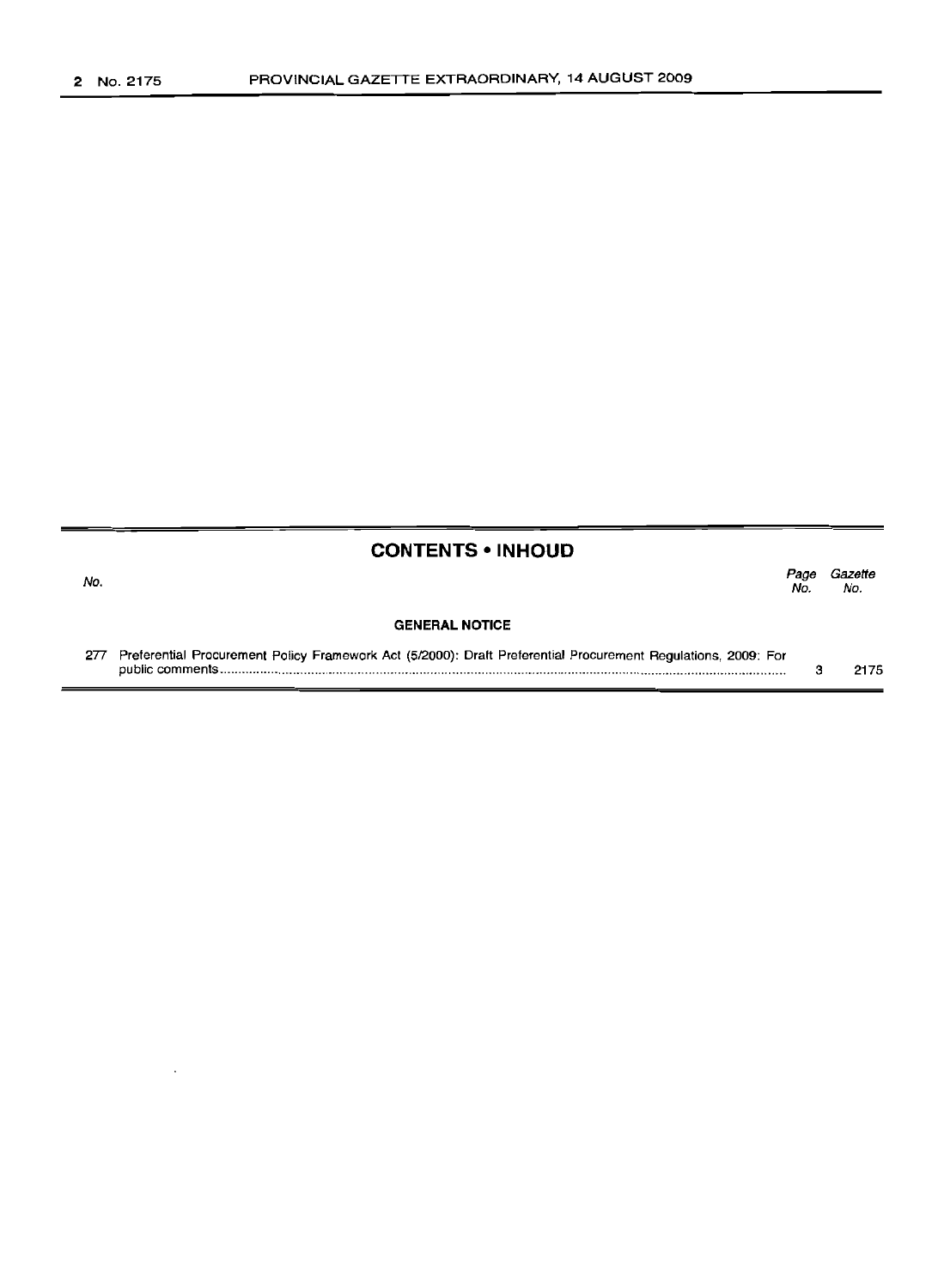# GENERAL NOTICE

No. 277

# NATIONAL TREASURY

# PREFERENTIAL PROCUREMENT POLICY FRAMEWORK ACT, 2000, (ACT NO.5 OF 2000): DRAFT PREFERENTIAL PROCUREMENT REGULATIONS, 2009

The draft Preferential Procurement Regulations, 2009, aligned with the prescripts of the Broad-Based Black Economic Empowerment Act, No. 53 of 2003 and its related Strategy as set out in the Schedule, are hereby published for public comments in terms of section 5 of the Preferential Procurement Policy Framework Act, 2000.

Interested persons who wish to comment on the draft Regulations may submit their representations in writing before 14 September 2009 to:

> The Director-General National Treasury Private Bag X115 PRETORIA 0001

All representations must be marked for the attention of Mr. JAN Breytenbach or Mr. HML **Malinga** and may either be posted to the above address or transmitted by fax to 012 - 315<br>5343 or 315 5355 or by e-mail to jan.breytenbach@treasury.gov.za or jan.breytenbach@treasury.gov.za or henry.malinga@treasury.gov.za respectively.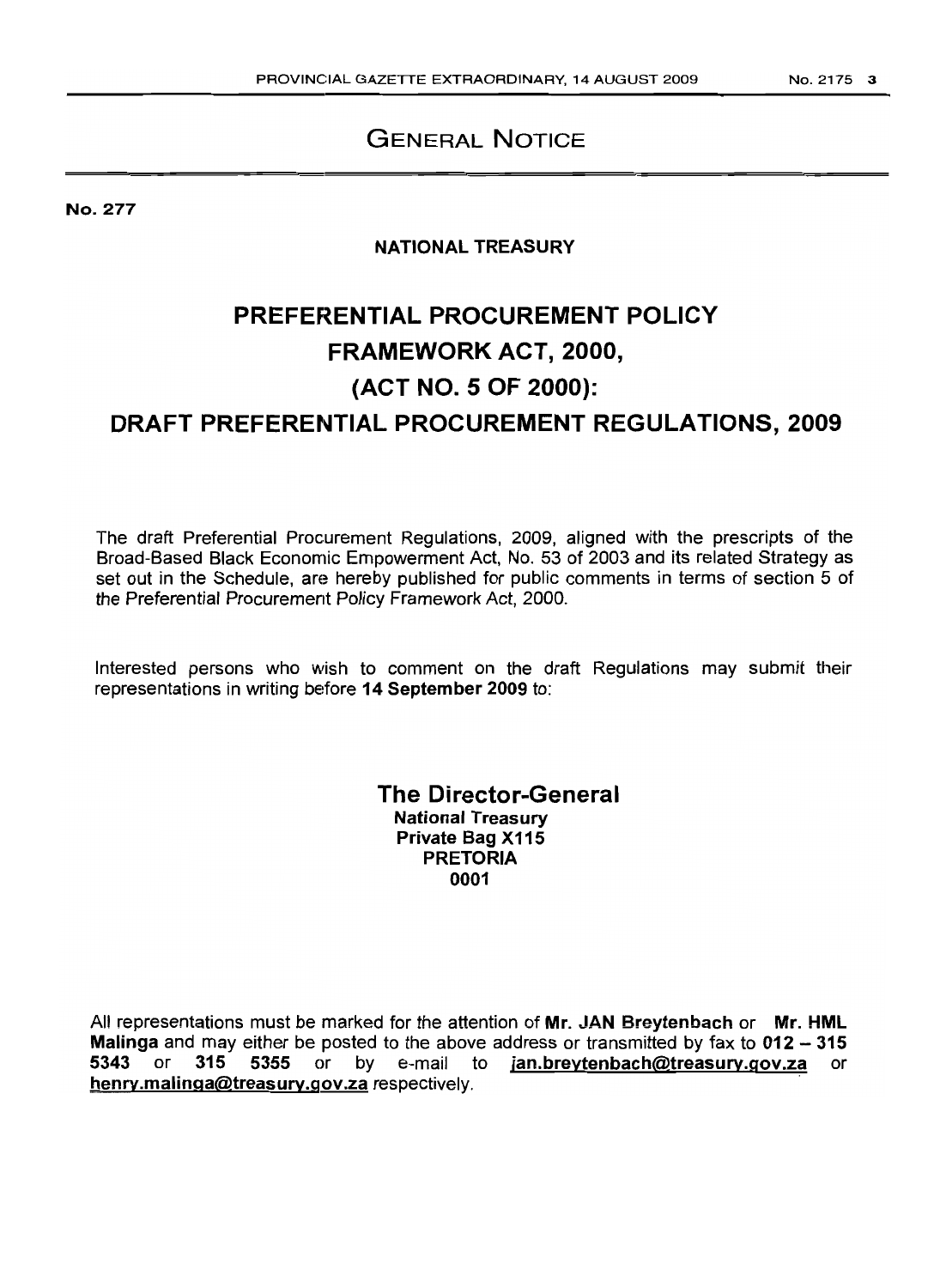#### **DRAFT PREFERENTIAL PROCUREMENT REGULATIONS, 2009**

#### **EXPLANATORY MEMORANDUM**

- 1. The purpose of the Preferential Procurement Regulations, 2009 is to ensure that Government's preferential procurement procedures are aligned with the aims of the Broad-Based Black Economic Empowerment Act, 2003 and associated Codes of Good Practices.
- 2. The effect of the new regulations can be summarized as follows:
	- (i) The preference points systems as per the current Act and Regulations will be retained.
	- (ii) The current Preferential Procurement Regulations determine that the HOI status and certain ROP goals should be used to determine preference points in the awarding of bids. The new Regulations replace the awarding of bids on the basis of HOI status and the promotion of RDP goals with the BEE rating of a bidder.
	- (iii) In addition, the threshold value to distinguish between the 80/20 and the 90/10 preference points systems, is increased from R 500 000 in the current regulations to R1,0 million in the new regulations to strengthen the contribution towards the development of small, medium and micro enterprises.
	- (lv) The application of the new Regulations is further extended to apply to all organs of state and not only to national and provincial departments, municipalities, Parliament, provincial legislatures and schedule 3A and 3C public entities.
- 3. The draft Preferential Procurement Regulations, 2009 are gazetted for comments.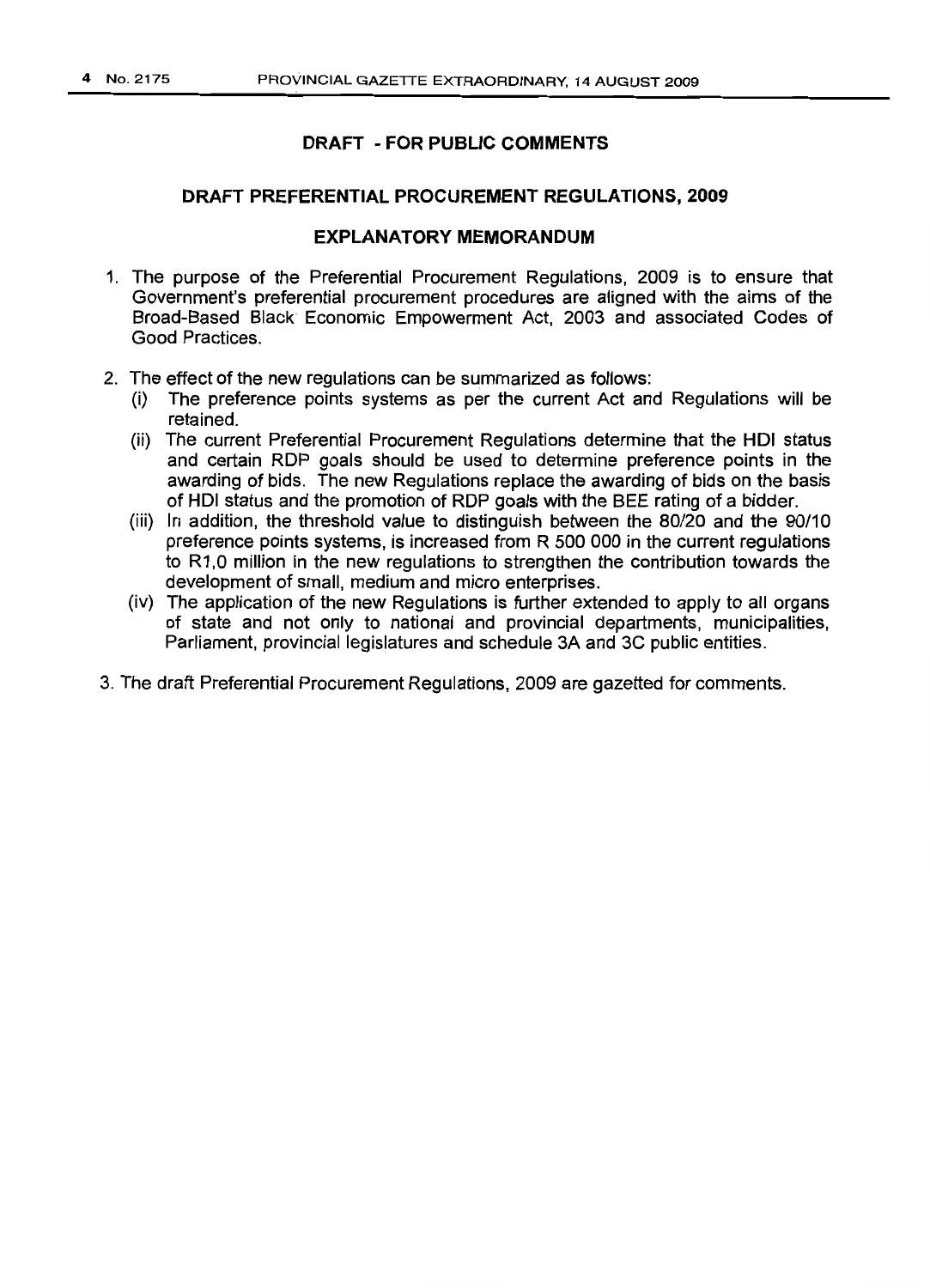#### **PREFERENTIAL PROCUREMENT REGULATIONS, 2009 PERTAINING TO THE PREFERENTIAL PROCUREMENT POLICY FRAMEWORK ACT: NO.5 OF 2000**

# **Contents**

#### **PART ONE DEFINITIONS AND APPLICATION**

- 1 Definitions
- 2 Application

PART TWO **PREFERENCE POINT SYSTEM AND BROAD-BASED BLACK ECONOMIC EMPOWERMENT STATUS, EVALUATION OF BIDS ON FUNCTIONALITY, AWARD OF CONTRACTS TO BIDDERS NOT SCORING THE HIGHEST POINTS AND THE CANCELLATION AND RE-INVITATION OF BIDS**

- 3 Planning and stipulation of preference point system to be utilized
- 4 The 80/20 preference point system for the acquisition of goods, works and / or services up to a Rand value of R1.0 million
- 5 The 90/10 preference point system for the acquisition of goods, works and / or services with a Rand value above R1.0 million
- 6 The 80/20 preference point system for the sale and letting of assets up to a Rand value of R1.0 million
- 7 The 90/10 preference point system for the sale and letting of assets with a Rand value above R1,0 million
- 8 Evaluation of bids on functionality
- 9 Award of contracts to bids not scoring the highest number of points<br>10 Cancellation and re-invitation of bids
- Cancellation and re-invitation of bids

#### PART THREE **GENERAL CONDITIONS, PRINCIPLES, DECLARATIONS, REMEDIES, TAX CLEARANCE CERTIFICATES, REPEAL OF REGULATIONS AND SHORT TITLE**

- 11 General conditions<br>12 Principles
- **Principles**
- 13 Declarations
- 14 Remedies
- 15 Tax clearance certificates
- 16 Repeal of regulations
- 17 Short title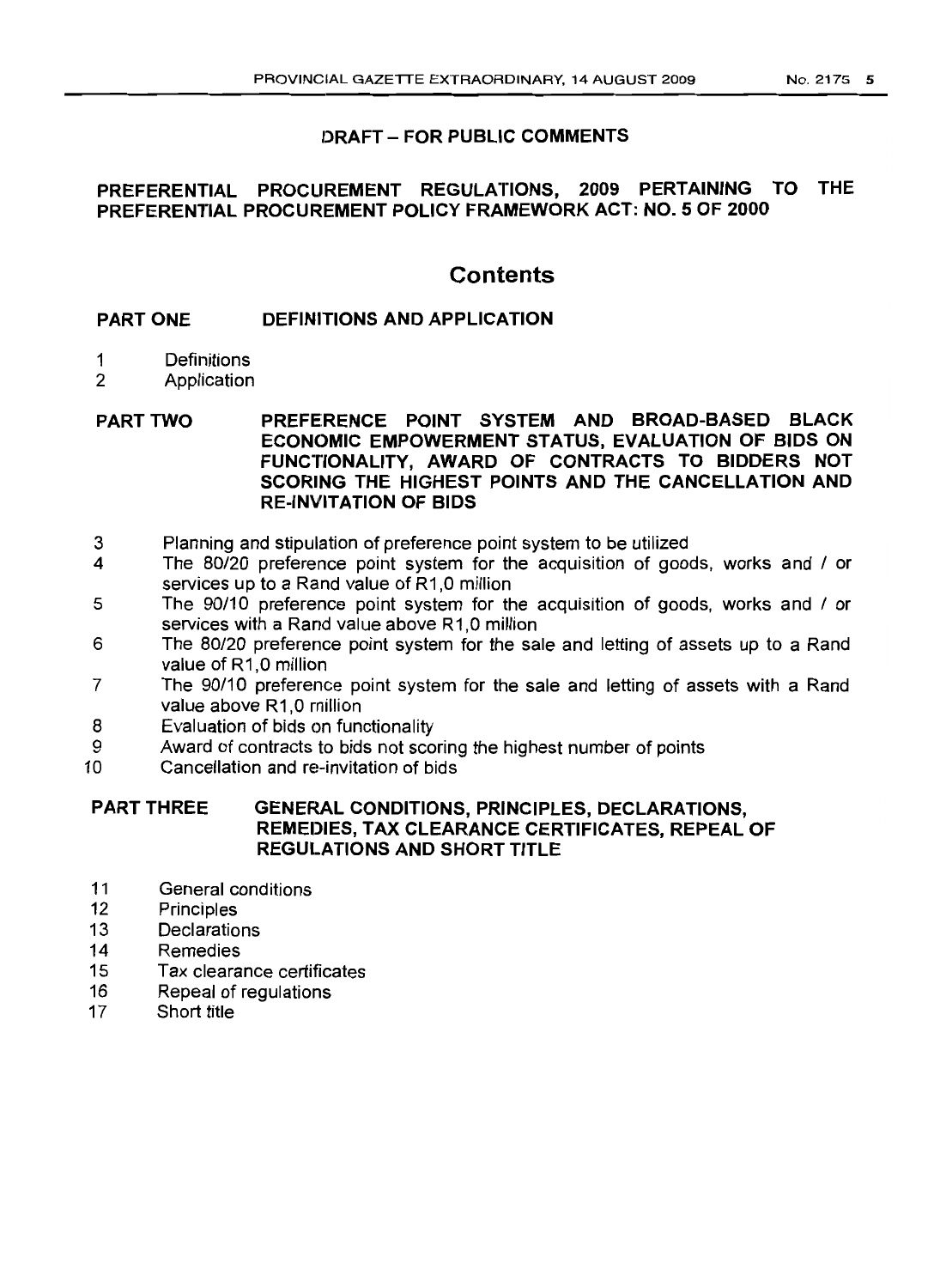#### REGULATIONS

The Minister of Finance, in terms of section 5 of the Preferential Procurement Policy Framework Act, 2000 (Act No. 5 of 2000), hereby promulgates the regulations contained in the Schedule.

#### **SCHEDULE**

#### PART ONE

#### DEFINITIONS AND APPLICATION

#### **Definitions**

- 1. In these regulations, unless the context indicates otherwise, a word or expression to which a meaning has been assigned in the Act bears the same meaning, and-
	- (a) "Act" means the Preferential Procurement Policy Framework Act, 2000 (Act NO.5 of 2000);
	- (b) "Acceptable bid" means a bid that complies in all respect with all the specifications and conditions prescribed in the bid documentation and assurance that the potential contractor has the ability and capability to execute the contract;
	- (c) "BEE Status" bears the same meaning assigned to this expression as in the Codes of Good Practice on Black Economic Empowerment, issued in terms of section 9(1) of the Broad-Based Black Economic Empowerment Act, 2003 and promulgated in the Government Gazette on 9 February 2007;
	- (d) "B-BBEE status level of contributor" is the B-BBEE status received by a measured entity based on its overall performance using the Generic Scorecard contained in the Codes of Good Practice on Black Economic Empowerment, issued in terms of section 9(1) of the Broad-Based Black Economic Empowerment Act, 2003 and promulgated in the Government Gazette on 9 February 2007
	- (e) "Bid" means a written offer in a prescribed or stipulated form in response to an invitation by an organ of state for the provision of services, works or goods, through price quotations, advertised competitive bidding processes or proposals;
	- (f) "Black people" is a generic term, which bears the same meaning assigned to this expression in the Broad-Based Black Economic Empowerment Act, 2003 and its Codes of Good Practice.;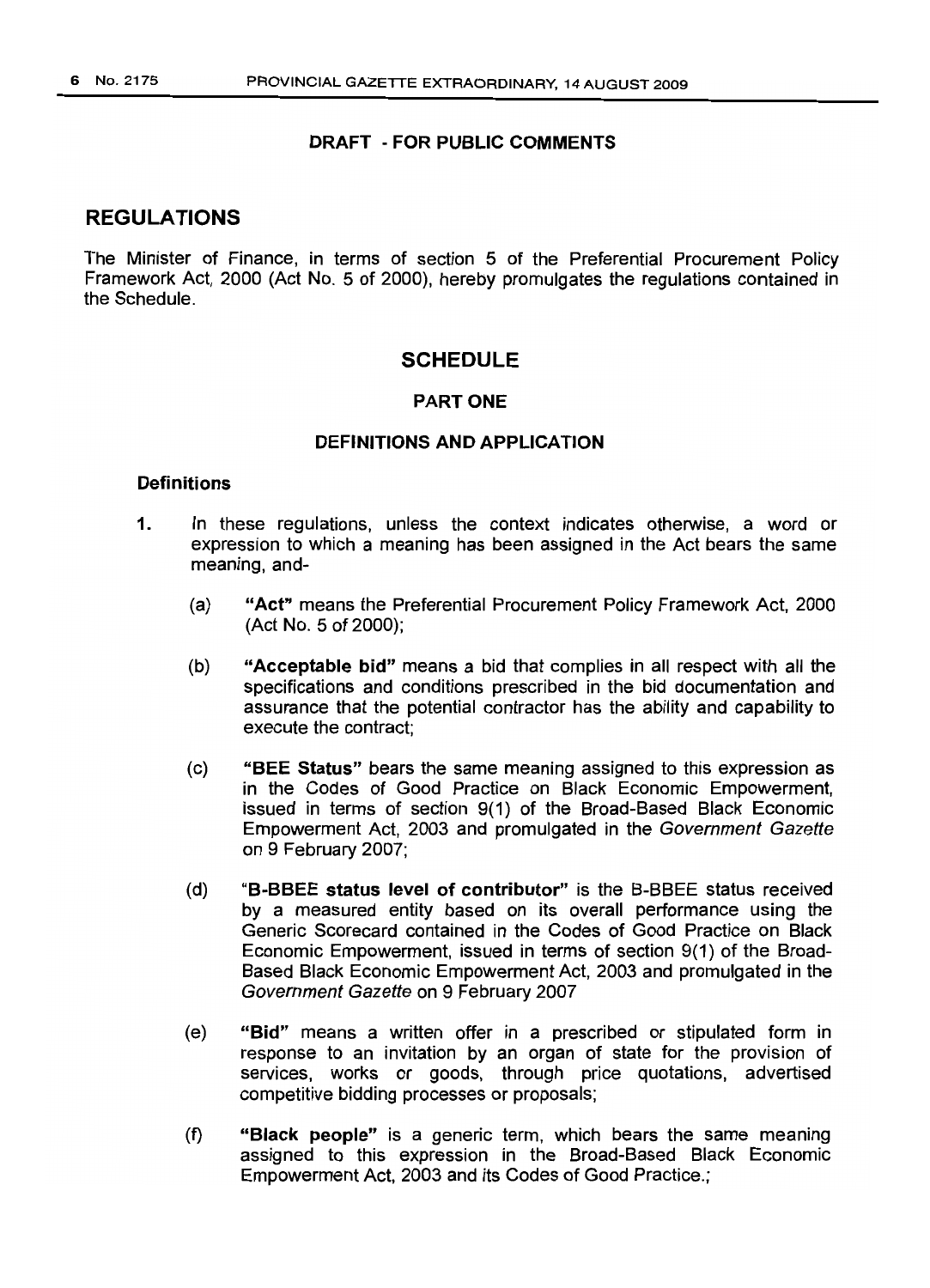- (g) "Broad-Based Black Economic Empowerment" (B-BBEE) as assigned in the Codes of Good Practice on Black Economic Empowerment, issued in terms of section 9(1) of the Broad-Based Black Economic Empowerment Act, 2003 and promulgated in the Government Gazette on 9 February 2007, means the economic empowerment of all black people through diverse but integrated socio-economic strategies that include, but not limited to:
	- i) increasing the number of black people that manage, own and control enterprises and productive assets;
	- ii) facilitating ownership and management of enterprises and productive assets by communities, workers, co-operatives and other collective enterprises;
	- iii) human resources and skills development;
	- iv) achieving equitable representation in all occupational categories and levels in the workforce;
	- v) preferential procurement; and
	- vi) investment in enterprises that are owned or managed by black people.
- (h) "Comparative price" means the price after the factors of a non-firm price and all unconditional discounts that can be utilised have been taken into consideration;
- (i) "Consortium or Joint Venture" means an association of persons for the purpose of combining their expertise, property, capital, efforts, skill and knowledge in an activity for the execution of a contract;
- (i) "Contract" means the agreement that results from the acceptance of a bid by an organ of state;
- (k) "Firm price" is the price that is only subject to adjustments in accordance with the actual increase or decrease resulting from the change, imposition, or abolition of customs or excise duty and any other duty, levy, or tax, which, in terms of a law or regulation, is binding on the contractor and demonstrably has an influence on the price of any supplies, or the rendering costs of any service, for the execution of the contract;
- (I) "Functionality" means the measurement according to predetermined norms of a service or commodity designed to be practical and useful, working or operating, taking into account among others quality, reliability, viability and durability of a service;
- (m) "Non-firm prices" means all prices other than "firm" prices;
- (n) "Person" includes reference to a juristic person;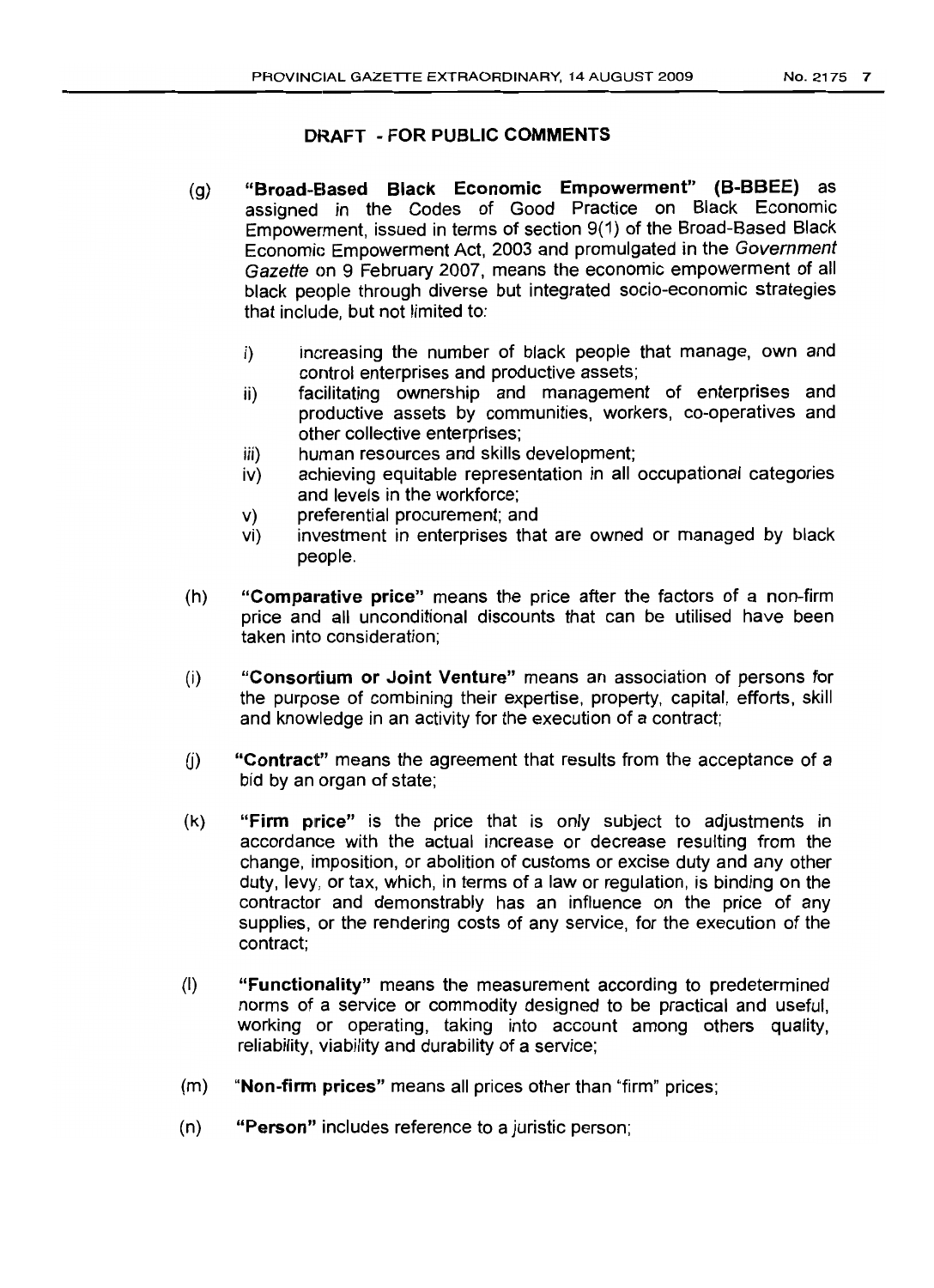- (0) "Rand value" means the total estimated value of a contract in South African currency, calculated at the time of bid invitations and includes all applicable taxes and excise duties;
- (p) "Sub-Contract" means the primary contractor's assigning or leasing or making out work to, or employing, another person to support such primary contractor in the execution of part of a project in terms of the contract;
- (q) "Total revenue" bears the same meaning assigned to this expression as in the Codes of Good Practice on Black Economic Empowerment, issued in terms of section 9(1) of the Broad-Based Black Economic Empowerment Act, 2003 and promulgated in the Government Gazette on 9 February 2007;
- (r) "Trust" means the arrangement through which the property of one person is made over or bequeathed to a trustee to administer such property for the benefit of another person; and
- (s) "Trustee" means any person, including the founder of a trust, to whom property is bequeathed in order for such property to be administered for the benefit of another person.

#### Application

- 2.(1) These regulations apply to organs of state as contemplated in section 1 (iii) of the Act and all public entities listed in schedules 2, 3A, 38, 3C and 3D to the Public Finance Management Act, 1999, Act No. 1 of 1999, (as amended by Act 29 of 1999).
	- (2) An organ of state contemplated in suo-regulation (1) must, unless the Minister of Finance has directed otherwise, only apply a preferential procurement system which is in accordance with the Act and these requilations.

#### PART TWO

PREFERENCE POINT SYSTEM AND BROAD-BASED BLACK ECONOMIC EMPOWERMENT STATUS, EVALUATION OF BIDS ON FUNCTIONALITY, AWARD OF CONTRACTS TO BIDDERS NOT SCORING THE HIGHEST NUMBER OF POINTS AND THE CANCELLATION AND RE-INVITATION OF BIDS

#### Planning and stipulation of preference point system to be utilized

- 3(1) An organ of state must, prior to making an invitation for bids-
	- (a) properly plan for, and, as far as possible, accurately estimate the costs of the provision of services, works or goods for which an invitation for bids is to be made; and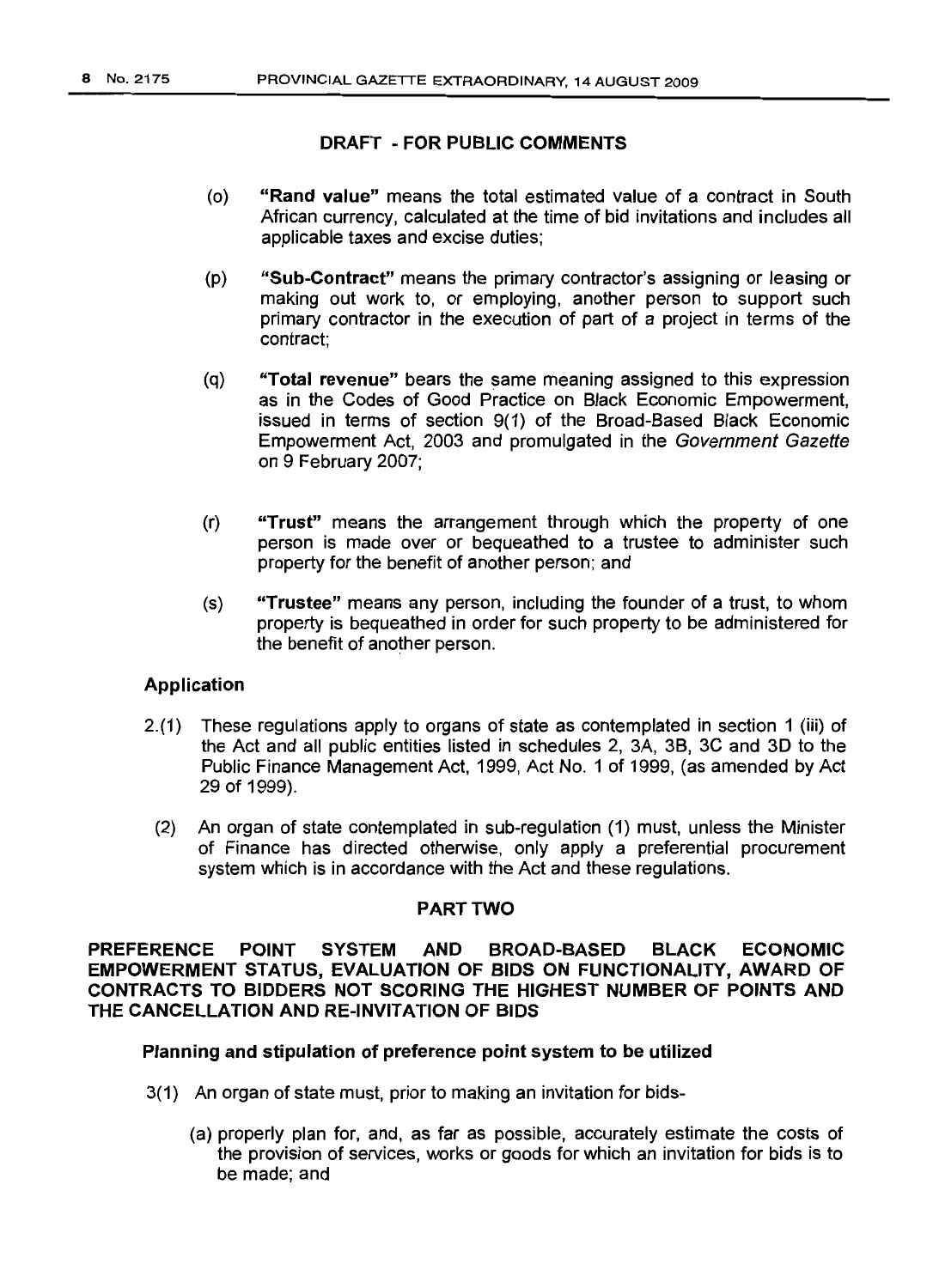(b) determine and stipulate the appropriate preference point system to be utilized in the evaluation and adjudication of the bids.

#### The 80/20 preference point system for acquisition of goods, works and / or services up to a Rand value of R1,0 million

4.(1) The following formula must be used to calculate the points for price in respect of competitive bids / price quotations with a Rand value equal to, or above R 30 000 and up to a Rand value of R1 000 000 (all applicable taxes included). Organs of state may, however, apply this formula for price quotations with a value less than R 30 ODD, if and when appropriate:

$$
Ps = 80 \left( 1 - \frac{Pt - P\min}{P\min} \right)
$$

Where

- Ps = Points scored for comparative price of bid / offer under consideration
- $Pt =$  Comparative price of bid / offer under consideration
- $Pmin =$  Comparative price of lowest acceptable bid  $\ell$  offer.
- (2) A maximum of 20 points must be awarded to a bidder for attaining the B-BBEE status level contemplated in the B-BBEE Codes of Good Practice on Black Economic Empowerment, issued in terms of section 9(1) of the Broad-Based Black Economic Empowerment Act, 2003 and promulgated in the Government Gazette on 9 February 2007.
- (3) Points must be awarded to a bidder on the following basis:

| <b>B-BBEE Status Level of Contributor</b> | <b>Number of Points</b> |
|-------------------------------------------|-------------------------|
|                                           | 20                      |
|                                           | 18                      |
|                                           | 16                      |
|                                           | 12                      |
|                                           |                         |
|                                           |                         |
|                                           |                         |
|                                           |                         |
| Non-compliant contributor                 |                         |

- (4) The points scored by a bidder in respect of B-BBEE contribution contemplated in sub-regulation (3) must be added to the points scored for price.
- (5) Only the bid with the highest number of points scored may be selected.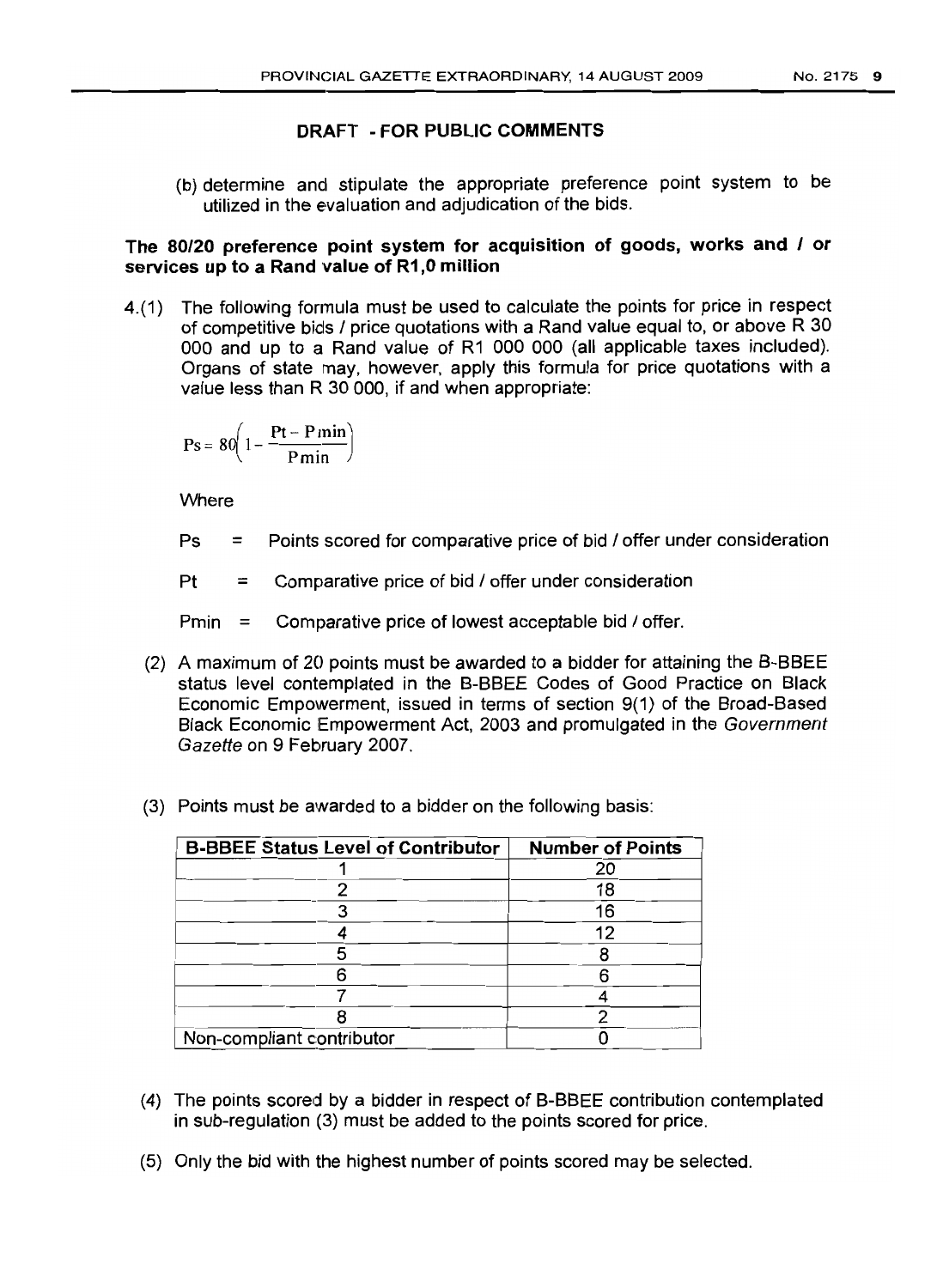#### The 90/10 preference point system for acquisition of goods, works and / or services with a Rand value above R1,O million

5.(1) The following formula must be used to calculate the points for price in respect of bids with a Rand value above R1 000 000 (all applicable taxes included):

$$
Ps = 90 \left( 1 - \frac{Pt - P\min}{P\min} \right)
$$

**Where** 

- $Ps =$ Points scored for comparative price of bid under consideration
- $Pt =$ Comparative price of bid under consideration

Pmin  $=$ Comparative price of lowest acceptable bid

- (2) A maximum of 10 points must be awarded to a bidder for attaining their B-BBEE status level contemplated in the B-BBEE Codes of Good Practice.
- (3) Points must be awarded to a bidder on the following basis:

| <b>B-BBEE Status Level of Contributor</b> | <b>Number of Points</b> |
|-------------------------------------------|-------------------------|
|                                           |                         |
|                                           |                         |
|                                           |                         |
|                                           |                         |
|                                           |                         |
|                                           |                         |
|                                           |                         |
|                                           |                         |
| Non-compliant contributor                 |                         |

- (4) The points scored by a bidder in respect of the level of B-BBEE contribution contemplated in sub-regulation (3) must be added to the points scored for price.
- (5) Only the bid with the highest number of points scored may be selected.

#### The 80/20 preference point system for the sale and letting of assets up to a Rand value of R1,O million.

6.(1) The following formula must be used to calculate the points for price in respect of competitive bids / price quotations with a Rand value equal to, or above R 30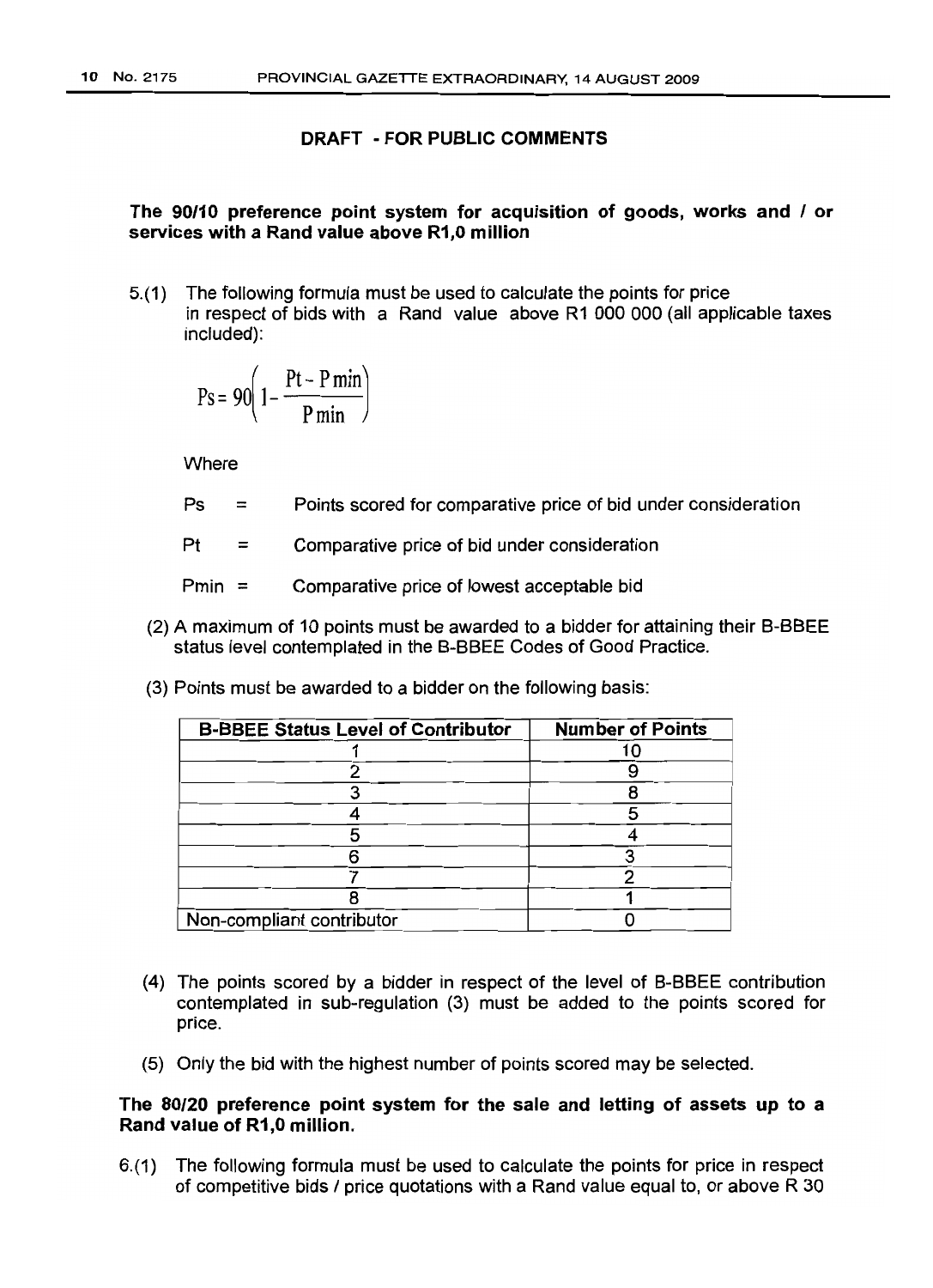000 and up to a Rand value of R1 000 000 (all applicable taxes included) and which relate to the sale and letting of assets. Organs of state may, however, apply this formula for sales and letting of assets with a Rand value less than R30 000, if and when appropriate:

$$
Ps = 80\left(1 + \frac{Pt - Ph}{Ph}\right)
$$

**Where** 

| Ps | $=$ | Points scored for price of bid / offer under<br>consideration |
|----|-----|---------------------------------------------------------------|
| Pt | $=$ | Price of bid / offer under consideration                      |
| Ph | $=$ | Price of highest acceptable bid/offer                         |

(2) A maximum of 20 points must be awarded to a bidder for attaining the B-BBEE status level, contemplated in the B-BBEE: Codes of Good Practice.

| <b>B-BBEE Status Level of Contributor</b> | <b>Number of Points</b> |
|-------------------------------------------|-------------------------|
|                                           | 20                      |
|                                           | 18                      |
|                                           | 16                      |
|                                           | 12                      |
|                                           |                         |
|                                           |                         |
|                                           |                         |
|                                           |                         |
| Non-compliant contributor                 |                         |

(3) Points must be awarded to a bidder on the following basis:

- (4) The points scored by a bidder in respect of the level of B-BBEE contribution contemplated in sub-regulation (3) must be added to the points scored for price.
- (5) Only the bid with the highest number of points scored may be selected.
- (6) If any assets are let or sold by public auction, the award must be made to the highest bidder.

#### The 90/10 preference point system for the sale and letting of assets with a Rand value above R1,0 million

7.(1) The following formula must be used to calculate the points for price in respect of bids with a Rand value above R1 000 000 (all applicable taxes included) and which relate to the sale and letting of assets:

$$
Ps = 90\left(1 + \frac{Pt - Ph}{Ph}\right)
$$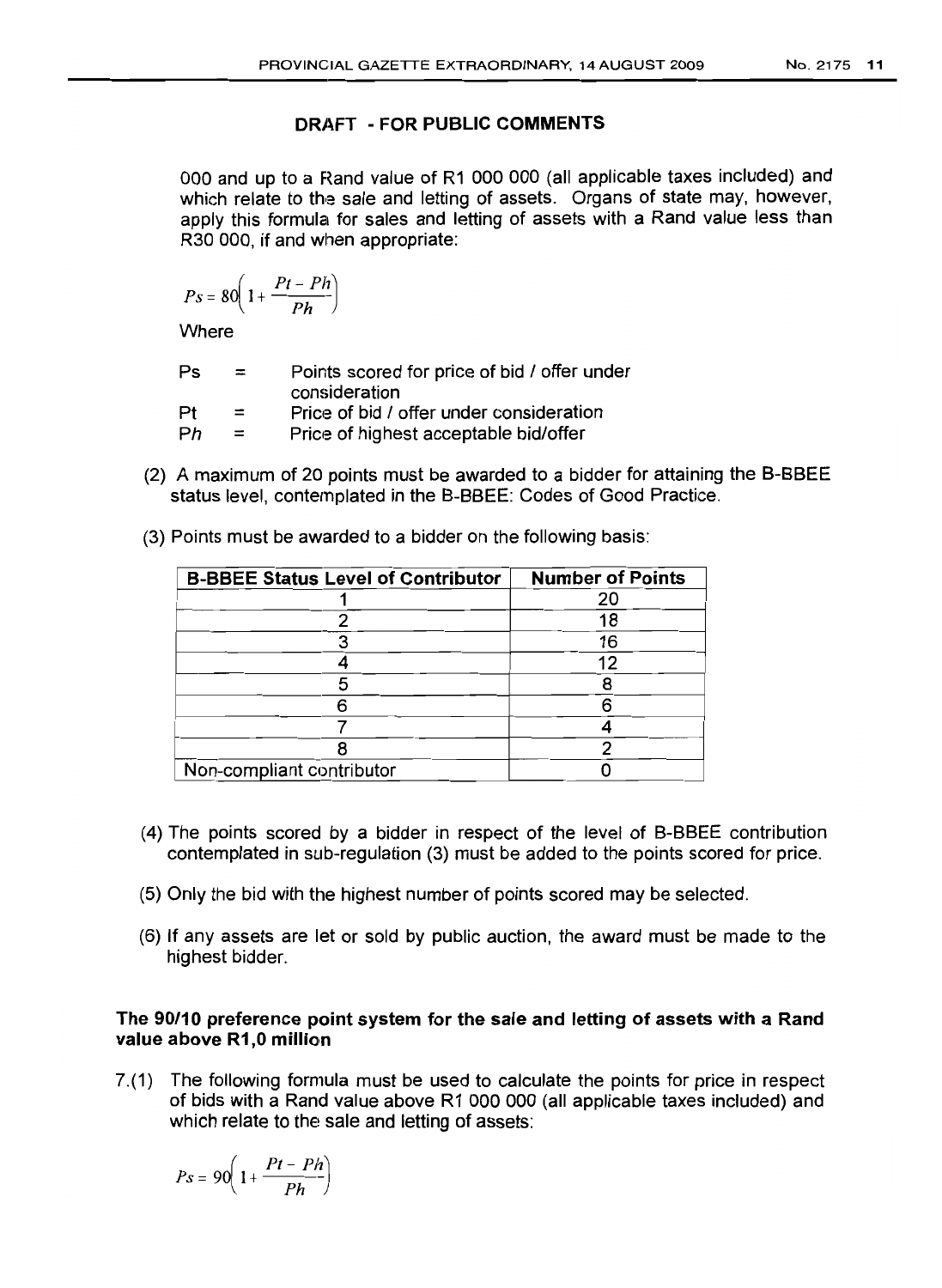#### **Where**

| Ps | Points scored for price of bid under consideration |
|----|----------------------------------------------------|
|----|----------------------------------------------------|

- $Pf =$ Price of bid under consideration
- $Ph =$ Price of highest acceptable bid
- (2) A maximum of 10 points must be awarded to a bidder for attaining the B-BBEE status level contemplated B-BBEE Codes of Good Practice.
- (3) Points must be awarded to a bidder on the following basis:

| <b>B-BBEE Status Level of Contributor</b> | <b>Number of Points</b> |
|-------------------------------------------|-------------------------|
|                                           |                         |
|                                           |                         |
|                                           |                         |
|                                           |                         |
|                                           |                         |
|                                           |                         |
|                                           |                         |
|                                           |                         |
| Non-compliant contributor                 |                         |

- (4) The points scored by a bidder in respect of the level of B-BBEE contribution contemplated in sub-regulation (3) must be added to the points scored for price.
- (5) Only the bid with the highest number of points scored may be selected.
- (6) If any assets are Jet or sold by public auction, the award must be made to the highest bidder.

#### **Evaluation of bids based on functionality -**

- 8(1) An organ of state must in the bid documents indicate if, in respect of a particular bid invitation, bids will also be evaluated on functionality;
	- (2) When evaluating bids on functionality, the evaluation criteria for measuring functionality, the weight of each criterion, the applicable values as well as the minimum qualifying score for functionality, should be clearly indicated in the bid documents;
	- (3) A bid must be disqualified if it fails to achieve the minimum qualifying score for functionality as indicated in the bid documents; and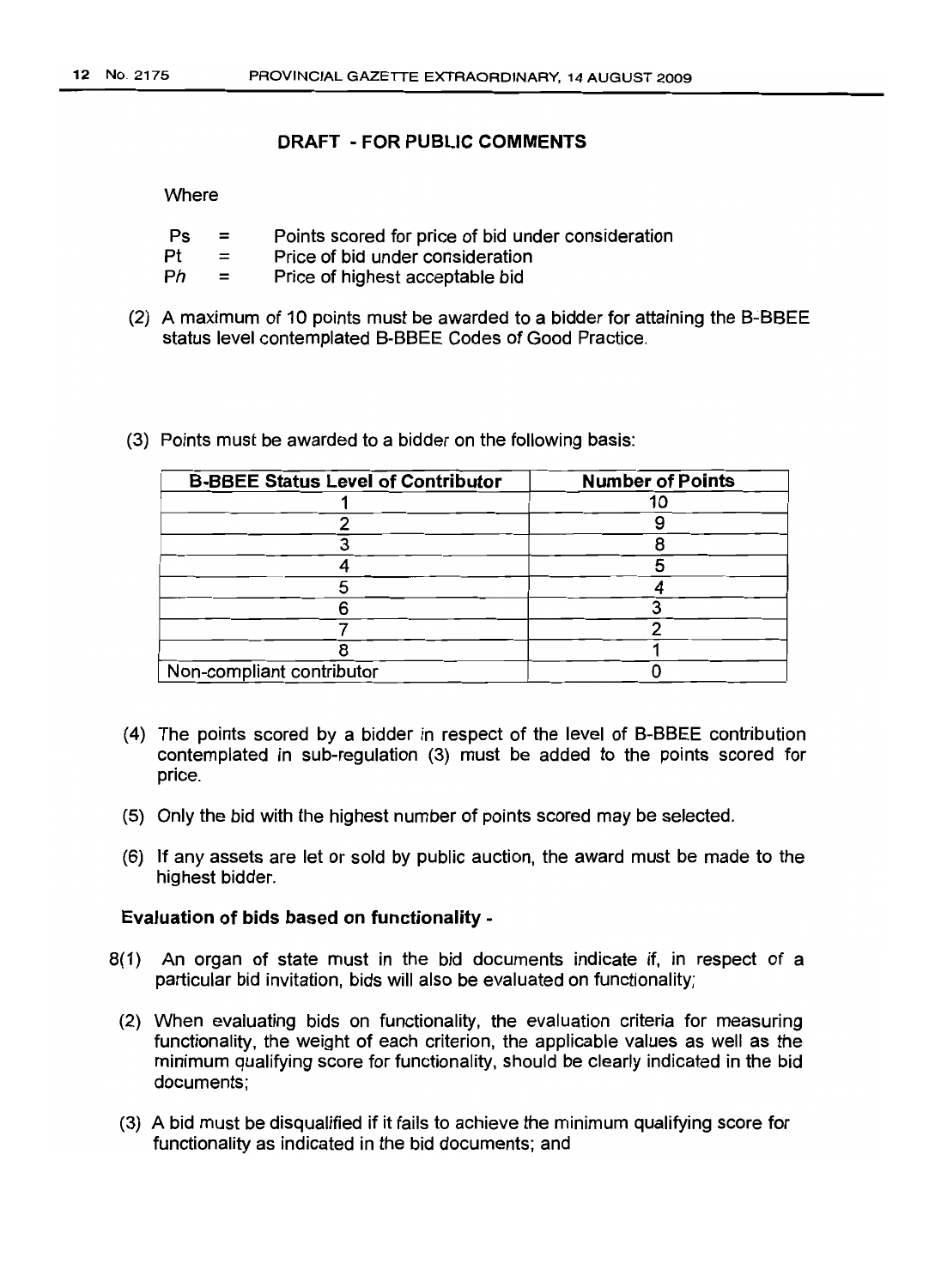(4) Bids that have achieved the minimum qualification score for functionality must be evaluated further in terms of the preference point systems prescribed in Regulations 4 and 5.

#### Award of contract to bids not scoring the highest number of points

- 9(1) Despite sub-regulations 4.(5), 5.(5), 6.(5), and 7.(5), a contract may, on reasonable and justifiable grounds, be awarded to a bidder that did not score the highest number of points.
- 9(2) If a bid other than the one that scored the highest number of points is approved, the organ of state must, in writing, within ten (10) working days notify the Auditor-General and the relevant treasury of the reasons for not selecting the bidder that scored the highest number of points.

#### Cancellation and re-invitation of bids

- 10(1)In the event that, in the application of the 80/20 preference point system as stipulated in the bid documents, all bids received exceed the estimated Rand value of R1 000 000, the bid invitation must be cancelled. If one or more of the acceptable bids received are within the prescribed threshold of R 1000 000, all bids received must be evaluated on the 80/20 preference point system.
	- (2) In the event that. in the application of the 90/10 preference point system as stipulated in the bid documents, all bids received are equal to, or below R1 000 000, the bid must be cancelled. If one or more of the acceptable bids received are above the prescribed threshold of R 1 000 000, all bids received must be evaluated on the 90/10 preference point system.
	- (3) An organ of state which has cancelled a bid invitation as contemplated in subregulations (1) and (2) must re-invite bids and must, in the bid documents, stipulate the correct preference point system to be applied.
	- (4) An organ of state may, prior to the award of a bid, cancel a bid if-
		- (a) due to changed circumstances, there is no longer a need for the goods, works or services offered, or
		- (b) funds are no longer available to cover the total envisaged expenditure; or
		- (c) no acceptable bids are received.
	- (5) The decision to cancel a bid in terms of sub-regulation (4) must be published in at least the Government Tender Bulletin and / or the media in which the original bid was advertised.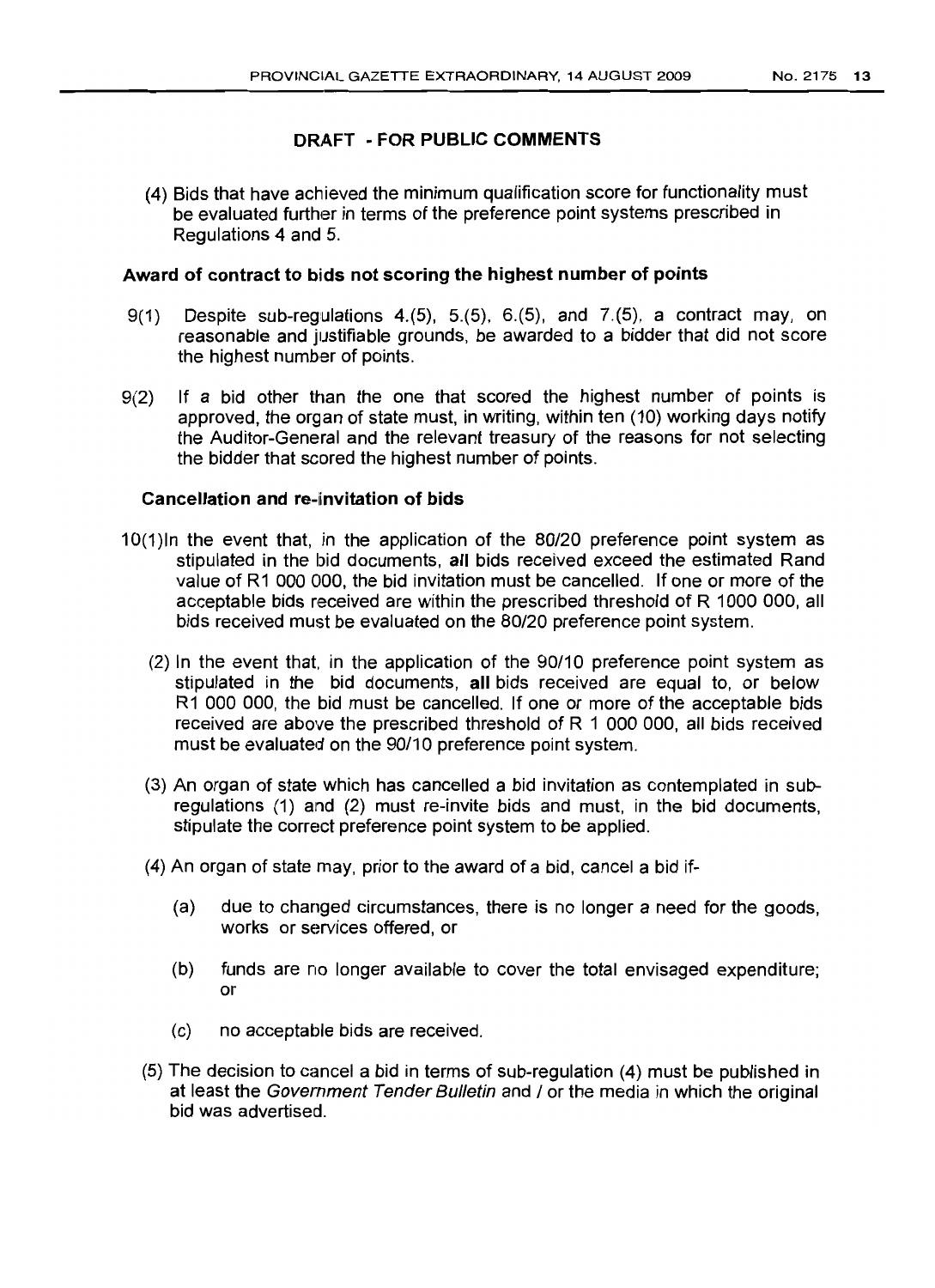#### PART THREE

#### GENERAL CONDITIONS, PRINCIPLES, DECLARATIONS, REMEDIES, TAX CLEARANCE, REPEAL OF REGULATIONS AND SHORT TITLE

#### General conditions

- 11.(1) For specific industries (identified by the Department of Trade and Industry), where the award of bids to local manufacturers are of critical importance, such bids may be advertised with a specific bidding condition that only locally manufactured products will be considered.
	- (2) Only a bidder who has completed and signed the declaration part of the bid documentation may be considered.
	- (3) Bidders other than Exempted Micro-Enterprises (EMEs) as indicated in subregulation (6) and (7), must submit their original B-BBEE status level verification certificate or a certified copy thereof issued by:

(a) verification agencies accredited by South African National Accreditation System (SANAS), as contemplated in the B-BBEE: Framework for accreditation and verification by all Verification Agencies promulgated in the Government Gazette No 31255 on 18 July 2008; or

(b) verification agencies that are in possession of a valid pre-assessment letter from SANAS; or

(c) non-accredited verification agencies prior to 9 April 2009, as contemplated in the notice promulgated in Government Gazette No 32094 on 9 April 2009.

- (4) With effect from 1 August 2009, only verification certificates issued in terms of sub-regulation 11 (3) (a) and (b) will be valid.
- (5) Verification certificates issued in terms of sub-regulation 11 (3) (c) will only remain valid for 12 months from the date of issue.
- (6) Enterprises with an annual total revenue not exceeding R 5,0 million per annum are deemed to have the status of a B-BBEE level 4 contributor and therefore qualify as Exempted Micro Enterprises. Evidence of such qualification is a certificate issued by an accounting officer (as contemplated in section 60 sub-section 4 of the Close Corporation Act, 1984) or a SANAS accredited verification agency or a non-accredited verification agency (subject to sub-regulations 11 (4) and (5) or a certificate from the South African Revenue Services (SARS). As an alternative, when possible, the SARS may forward such confirmation directly to the organ of state.
- (7) Should an EME improve on its B-BBEE status as a level 4 contributor, a certificate substantiating its improved status must be submitted by the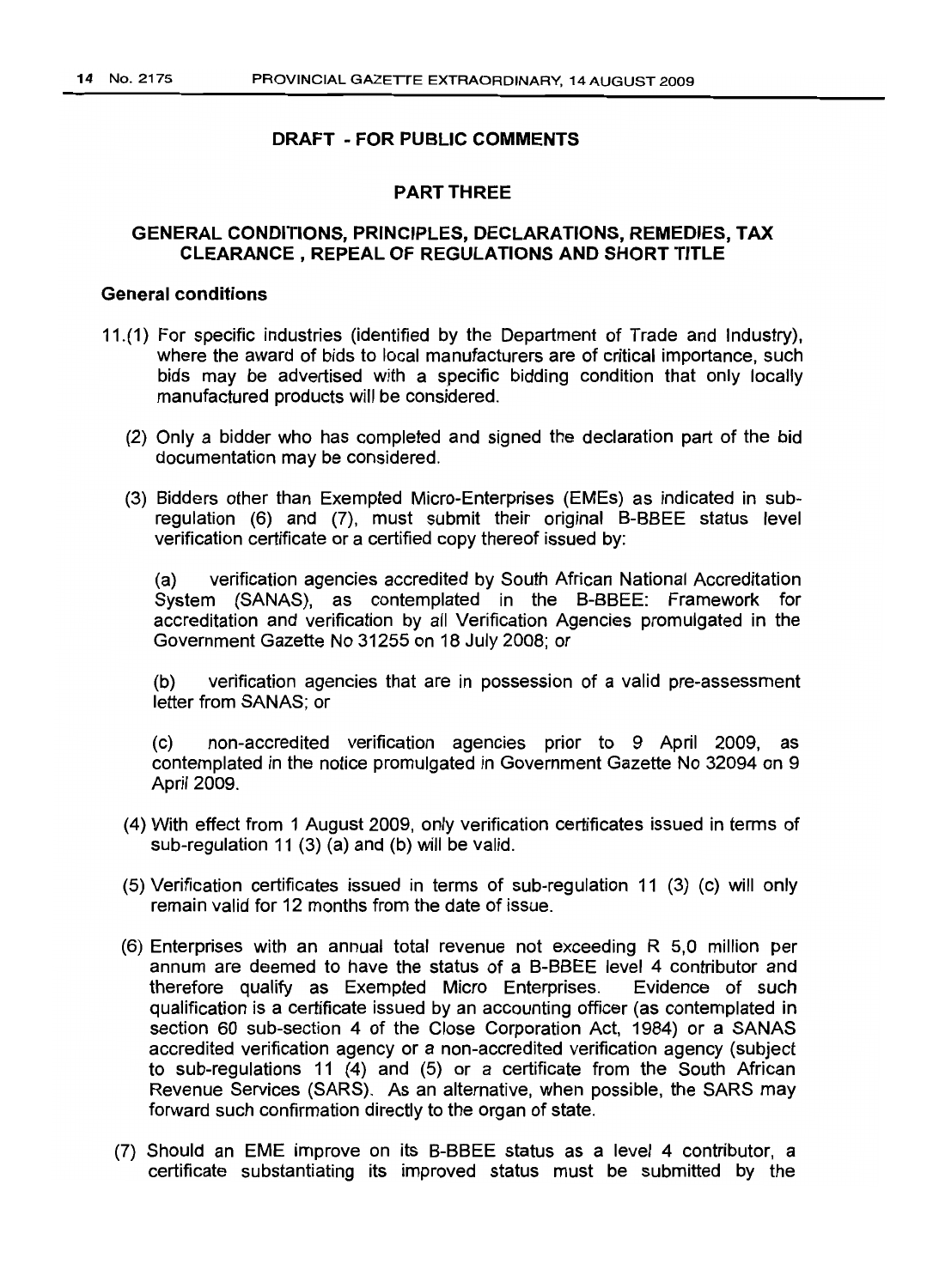respective supplier. The submission of the certificate must comply with the requirements of sub-requlation (3) above.

- (8) Any certificate substantiating the B-BBEE status level of a bidder must be based on the findings of the previous year's financial statements of the relevant enterprise.
- (9) An organ of state must, when calculating comparative prices, take into account any discounts which have been offered unconditionally.
- (10) A discount which has been offered conditionally must, despite not being taken into account for evaluation purposes, be implemented when payment is effected.
- (11) Points scored must be rounded off to the nearest 2 decimals.
- (12) (a) In the event that two or more bids have scored equal total points, the successful bid must be the one scoring the highest number of preference points for B-BBEE.
	- (b) However, when functionality is part of the evaluation process and two or more bids have scored equal points including equal preference points for B-BBEE, the successful bid must be the one scoring the highest score for functionality.
	- (c) Should two or more bids be equal in all respects, the award shall be decided by the drawing of lots.
- (13) Bidders should not be disqualified or regarded as non-responsive for being a non-compliant B-BBEE contributor. Under such circumstances bidders will score no points for their B.-BBEE status.

#### **Principles**

- 12(1) A consortium or joint venture will qualify for points for their B-BBEE status level as a legal entity provided that the entity submits their B-BBEE status as a consortium or joint venture.
	- (2) A person awarded a contract may not sub-contract more than 25% of the value of the contract to a person who does not have an equal or higher B-BBEE status level.
	- (3) A person must not be awarded points for B-BBEE status level if it is indicated in the bid documents that such a person intends sub-contracting more than 25% of the value of the contract to someone who does not qualify for at least the points that such a person qualifies for.
	- (4) When an organ of state is in need of a service provided by only tertiary institutions, such services must be procured from the tertiary institution(s) identified by means of a competitive bidding process. Tertiary institutions will be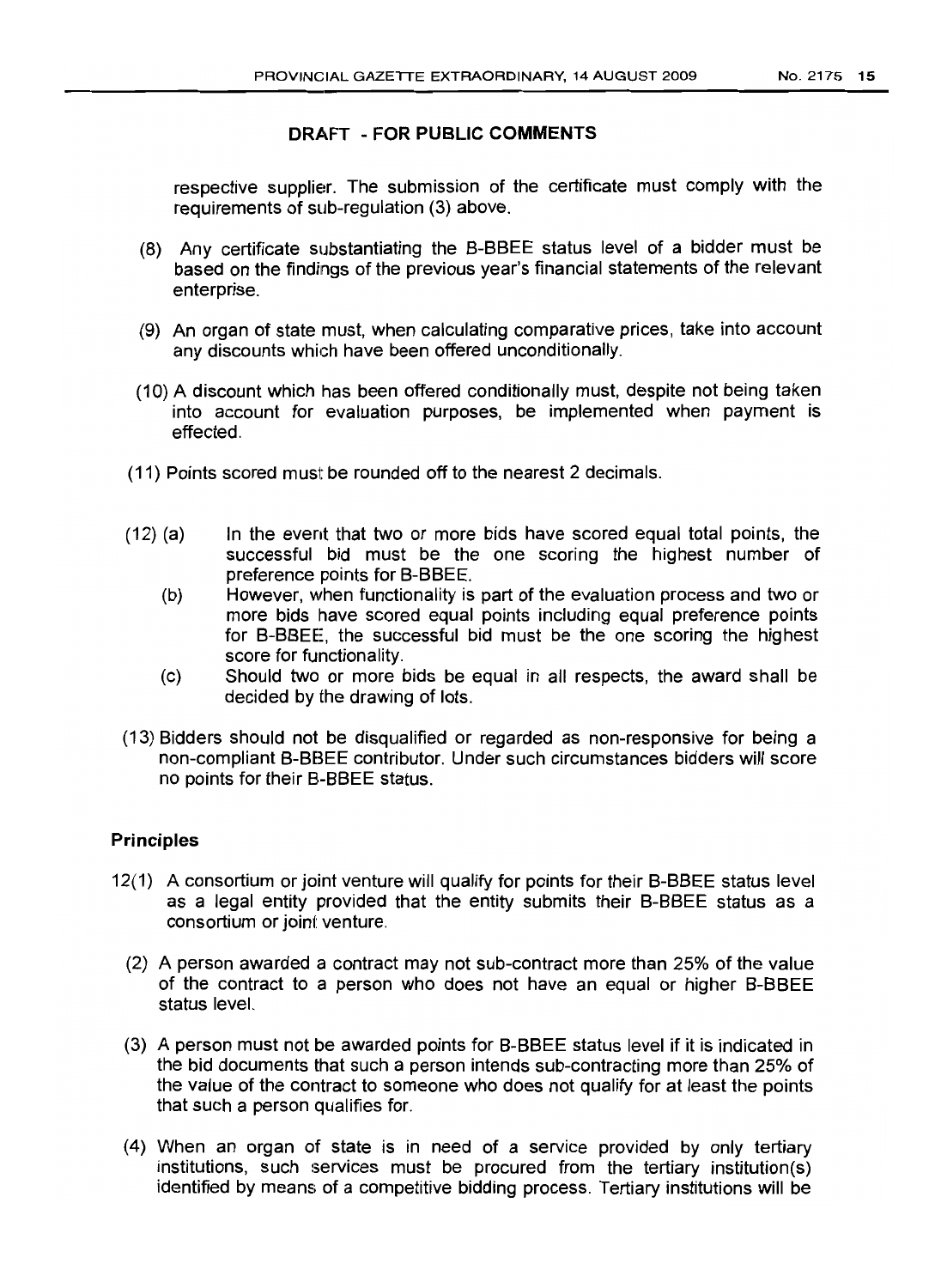required to submit their B-BBEE status in terms of the specialized scorecard contained in the B-BBEE Codes of Good practice.

(5) Should an organ of state require a service that can be provided by one or more tertiary institutions or public entities as well as enterprises from the private sector, the appointment of a contractor must be done by means of the normal competitive bidding process. Public entities will be required to submit their B-BBEE status in terms of the specialized scorecard contained in the B-BBEE Codes of Good practice.

#### **Declarations**

- 13. A bidder must, in the stipulated manner, declare that-
	- (a) the information provided is true and correct;
	- (b) the signatory to the bid document is duly authorised; and
	- (c) documentary proof regarding any bidding issue will, when required, be submitted to the satisfaction of the relevant organ of state.

#### Remedies

- 14.(1) An organ of state must, upon detecting that the B-BBEE status level has been claimed or obtained on a fraudulent basis, or any of the conditions of contract have not been fulfilled, act against the bidder or person awarded the contract.
	- (2)An organ of state may, in addition to any other remedy it may have against the person contemplated in sub-regulations (1)-
		- (a) disqualify a person from the bidding process;
		- (b) recover all costs, losses or damages it has incurred or suffered as a result of that person's conduct;
		- (c) cancel the contract and claim any damages which it has suffered as a result of having to make less favourable arrangements due to such cancellation;
		- (d) impose a financial penalty more severe than the theoretical financial preference associated with the claim which was made in the bid; and
		- (e) restrict the bidder or contractor, its shareholders and directors, or only the shareholders and directors who acted on a fraudulent basis, from obtaining business from any organ of state for a period not exceeding 10 years. after the *audi alteram partem* (hear the other side) rule has been applied.